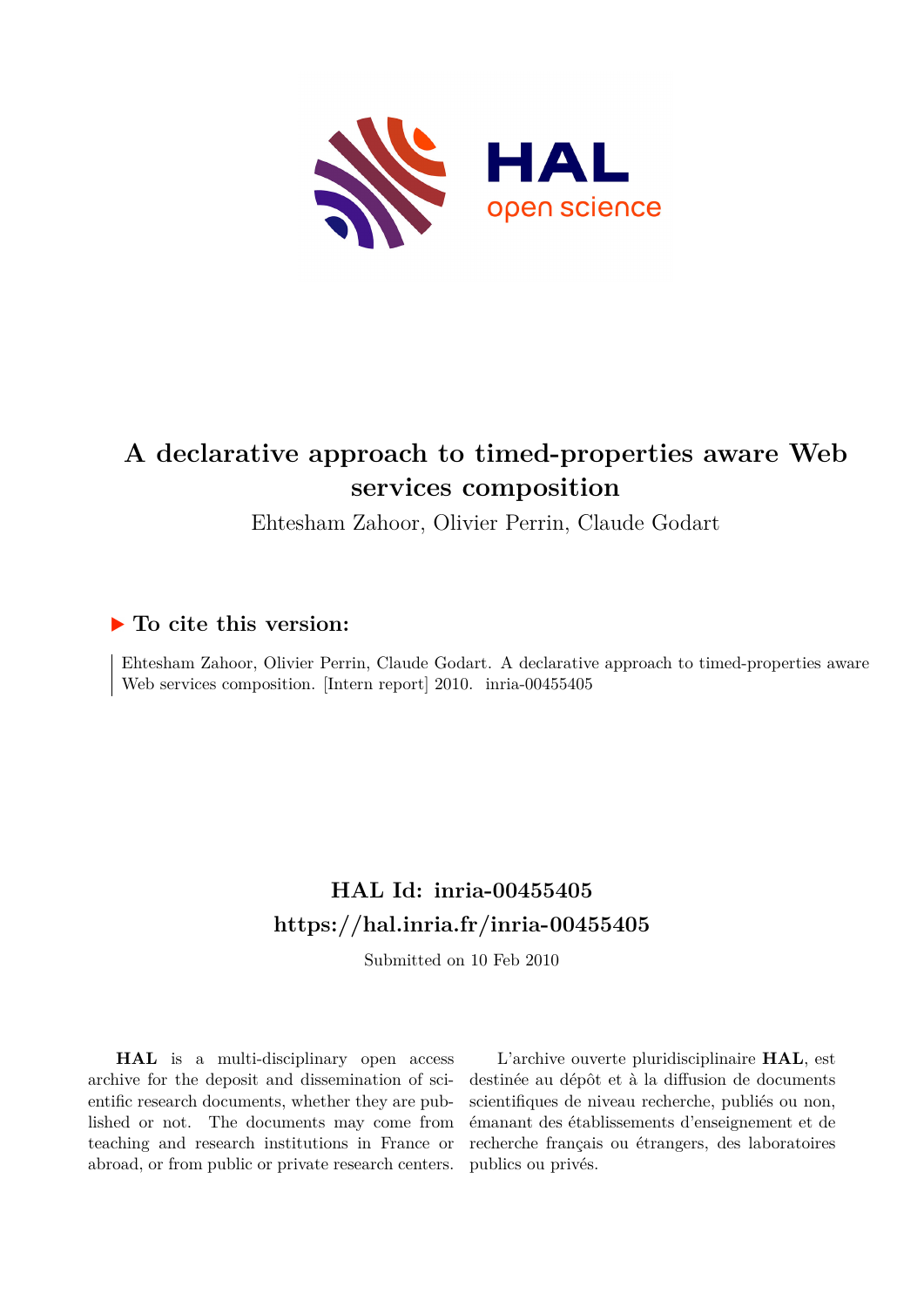Ehtesham Zahoor, Olivier Perrin, and Claude Godart

LORIA, Nancy University, BP 239, 54506, Vandoeuvre-lès-Nancy Cedex, France {ehtesham.zahoor,olivier.perrin,claude.godart}@loria.fr

Abstract. In this paper we propose a paradigm shift for the timedproperties representation, computation and verification, introducing a declarative approach. The proposed approach provides a flexible event calculus based composition design, that allows for modeling different aspects such as the local temporal constraints for Web services with different synchronization modes and the global temporal constraints associated with the composition process. Further, given the composition design with timed properties representation, an event calculus reasoner can be used to compute a solution satisfying associated timed-properties. Then, in case of empty solution set the reasoner can provide near-miss models and/or unsatisfied clauses using a SAT solver to handle model verification. In addition, our approach also handles the run-time monitoring of the composition process and as our approach is declarative, it allows for recovery actions such as the re-computation of the composition plan to cater for detected run-time violations to design level service contracts.

Key words: Web services composition, Timed-Properties, Event Calculus

# 1 Introduction

Web services are in the mainstream of information technology and are paving way for inter and across organizational application integration. Individual services may need to be composed to satisfy user needs and as the Web services are autonomous, having local (including temporal) constraints and as the composition process may have some global constraints, the need to represent and compute an ordering satisfying the associated constraints is evident.

In this paper we propose a paradigm shift for the timed-properties representation, computation and verification, introducing a declarative approach. The proposed approach provides a flexible event calculus based composition design, that allows for modeling different aspects such as the local temporal constraints for Web services with different synchronization modes and the global temporal constraints associated with the composition process. Further, given the composition design with timed properties representation, an event calculus reasoner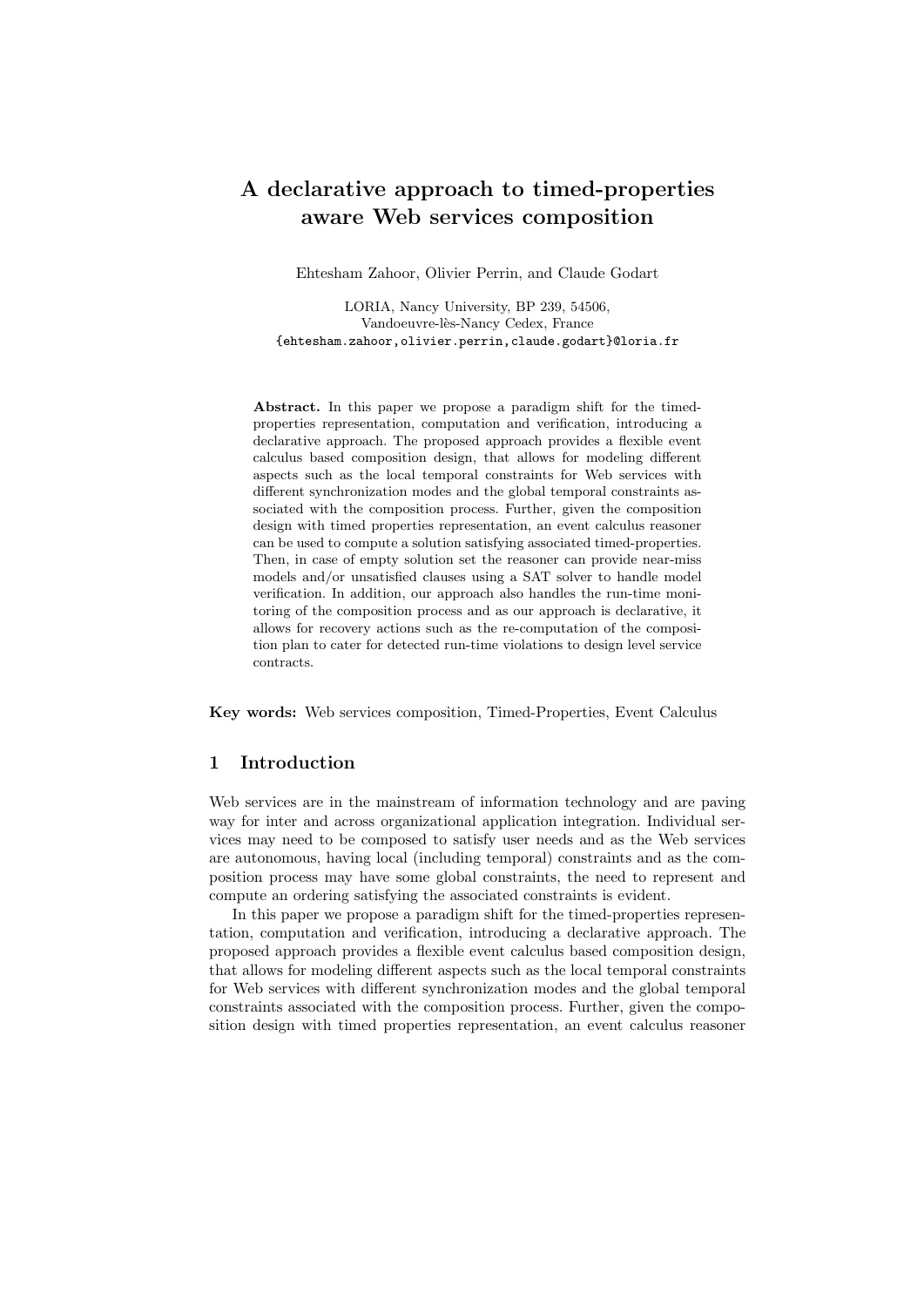can be used to compute a solution satisfying associated timed-properties. Then, in case of empty solution set the reasoner can provide near-miss models and/or unsatisfied clauses using a SAT solver to handle process model verification. In addition, our approach also handles the run-time monitoring of the composition process and as our approach is declarative, it allows for recovery actions such as the re-computation of the composition plan to cater for detected run-time violations to design level service contracts. Specifically we make the following contributions:

Composition design that can accommodate various aspects: The proposed approach provides a composition design that can accommodate various aspects including the representation of timed-properties for synchronous, pull/push based asynchronous and streaming Web services services, control and data based dependencies, data based constraints such as data expiry period, nonfunctional properties and other aspects. Further the proposed approach allows for specifying the recovery conditions and associated actions (called recovery constraints) to be used during the monitoring phase.

Declarative integrated approach: The proposed approach is declarative and uses the same set of constraints for the timed-properties representation, computation and verification within a unified framework. This allows for actions such as the re-computation of composition plan in case of run-time violations, which are difficult to handle using the traditional procedural approaches.

Event calculus for both composition and monitoring: Traditionally the web services composition problem is considered as a planning task, given a goal the planner can give a set of plans leading to the goal. Thus, in reference to our proposal, given a composition design with the representation of timedproperties using event calculus, "abduction reasoning" can be used to find a set of solutions. However, in case of timed-properties it may also be required to find out that if a given execution ordering is feasible or not, both in terms of conflicts and possible side-effects, and thus "deduction reasoning" on event calculus based model can be used. Further in case of detected violations during composition monitoring, "deduction reasoning" for side-effects calculation is needed.

SAT-solver based verification: The proposed verification approach relies on the SAT solvers to provide near-miss models for unsatisfied clauses. This allows not only for the conflicts (such as deadlocks) detection, but for identifying the hard constraints that should be relaxed to find a solution and for identifying other side-effects such as the data expiry.

Extensible approach: As we propose to use the event calculus, it allows for integrating the exisiting work on composition design [4], composition monitoring [8], authorization [1] and work on modeling other related aspects using the event calculus. Our proposed model thus can be modified and extended. Further, as the proposed verification approach relies on the SAT solvers, different SAT solvers can be added to handle the verification.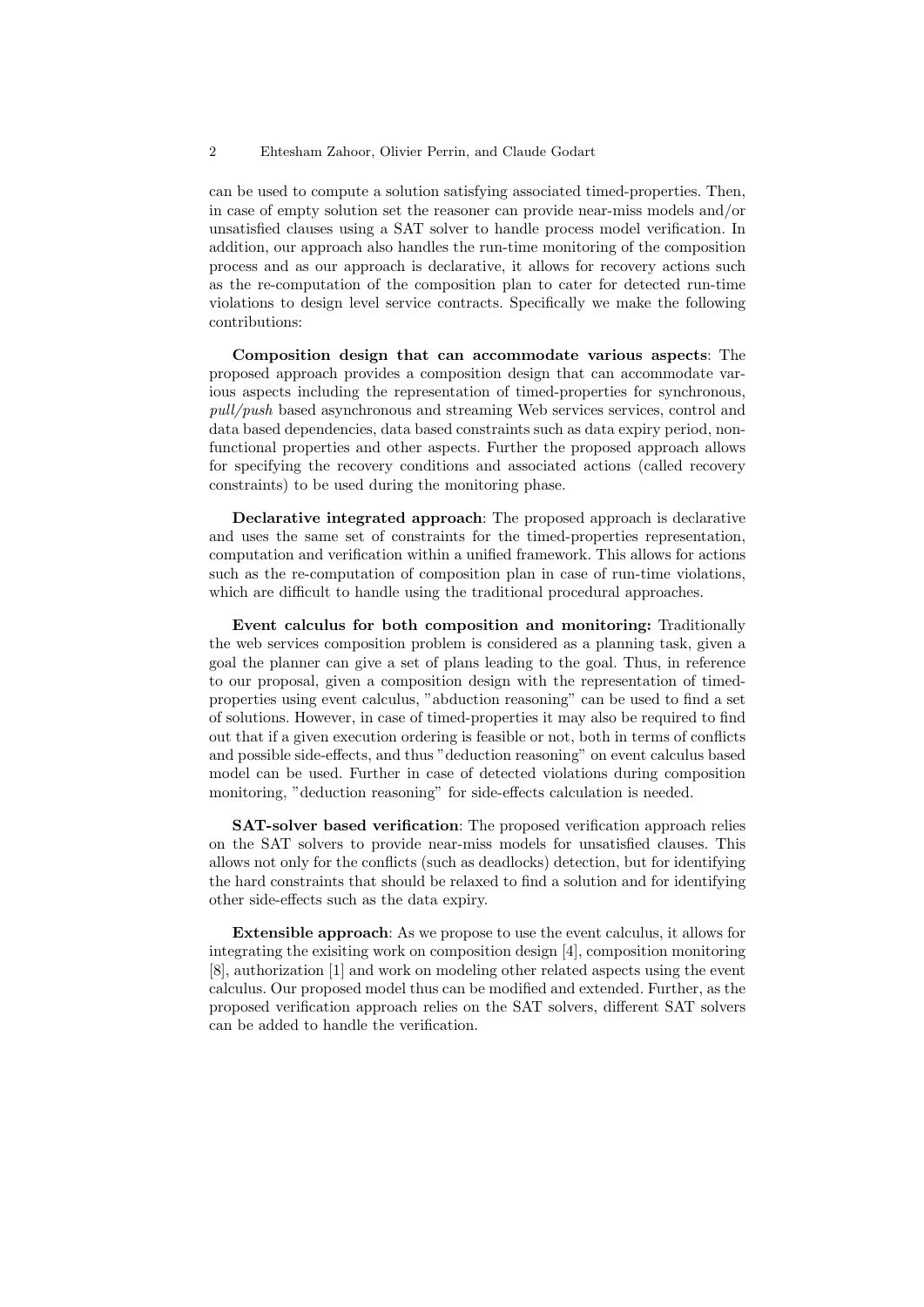# 2 Motivation and related work

The motivation for our work stems from the process modeling, analysis and monitoring in a crisis situation and we present a emergency handling scenario that highlights the benefits of the approach. A crisis situation is, by nature, a dynamic situation especially in its first phases as we discussed in [14] and it requires the composition process to be more flexible to adapt to continuously evolving environment. Timed properties are one of the most important aspects in a crisis situation. As the information comes from different sources with different local temporal constraints, it is challenging to find a plan which respects the local constraints of different participating services and conforms to the process-level global temporal constraints, and to achieve that in a flexible way by not over constraining the composition process. In addition the successful execution of the identified plan is even more important, as in a crisis situation the services are more error prone to the response time delays, network failures and other unforeseen situations. Further due to the critical nature of these processes, ideally the composition process should be able to recover from and should provide recovery actions and alternatives to handle such situations.

A crisis scenario thus brings together the two related dimensions, as we discussed in [14]: organization and situation. The Organization dimension encompasses the design time composition modeling while the situation dimension require the composition process to measure and to adapt to continuously changing situation. This leads to the problem of Web services monitoring and the composition process should allows for a set of recovery actions to learn from and to cater for the run-time violations detected in the monitoring phase. The traditional workflow based approaches are procedural and thus are not flexible and some declarative approaches have been proposed [12, 10] and in [14] we discuss initial ideas for an event calculus based integrated declarative framework, called DISC, to bridge the gap between services composition and monitoring. In this work, we extend the DISC framework to handle timed-properties aware composition and propose that a declarative approach is more suitable to handle timed-properties aware composition especially in crisis scenario.

In the literature, there have been many proposed approaches to handle the timed-properties in services composition. The proposed approaches for the timed-properties based compatibility analysis of Web services composition include [5, 3, 11, 2] however as the authors criticized in [5] these approaches are limited and they assume the communicating services to be synchronous and authors proposed an asynchronous approach to the analysis of timed properties. Relatively few approaches tackle the efficient representation of timed properties in the composition process and traditional approaches assume the WS-BPEL process description for verification. In [6] authors introduced a formalism called WSTTS to capture timed behavior of Web services and then using this formalism for model-checking WS-BPEL processes, however we believe that the timed properties representation based on procedural approaches such as WS-BPEL are both rigid and it is very difficult to provide the recovery actions such as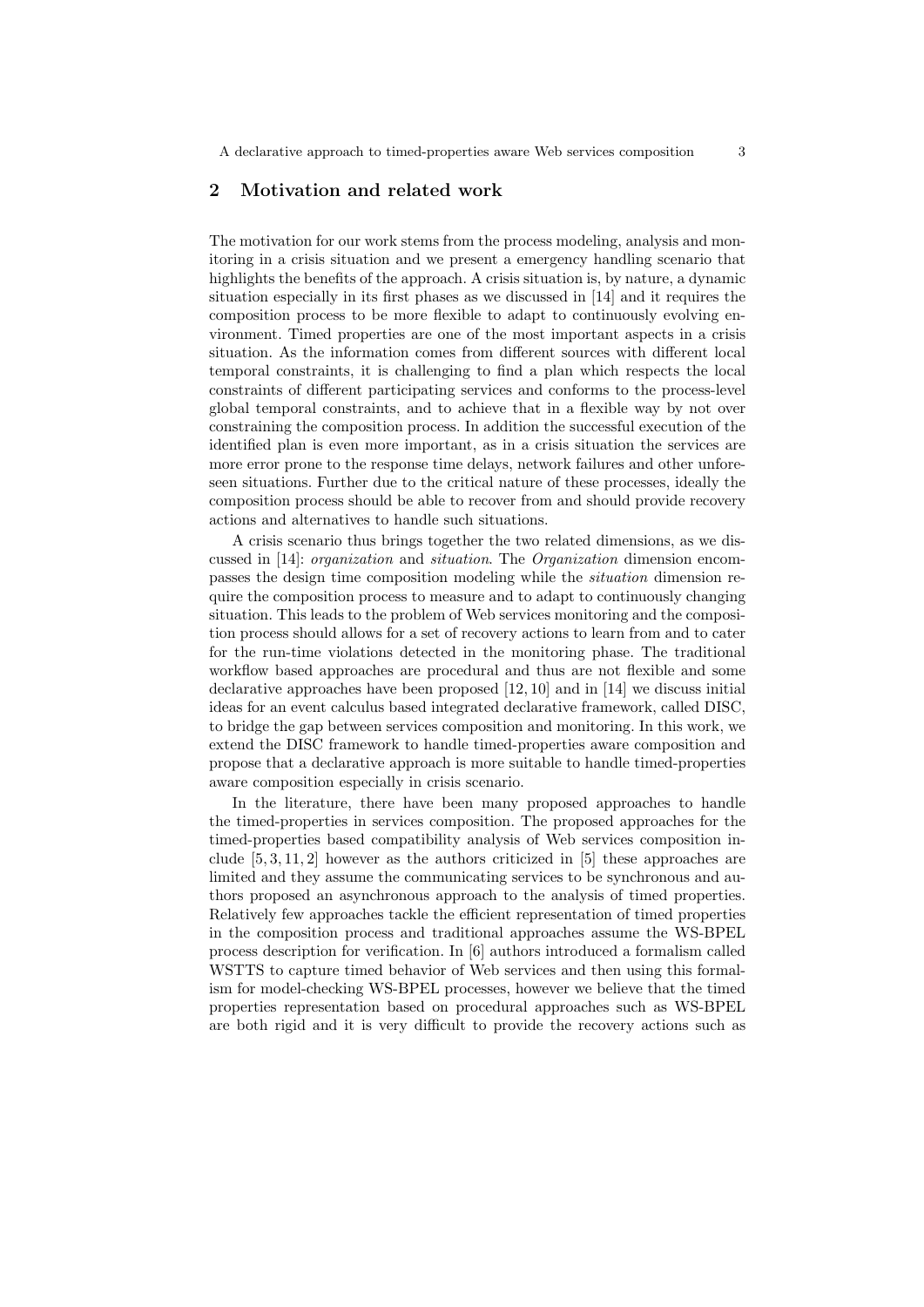re-planning (or re-computation of the composition plan) to handle the run-time violations by finding alternatives to satisfy the specified timed properties.

# 3 Motivating example

Let us consider a modified form of the emergency patient handling scenario we discussed in [13]. After a serious road accident, the patient is in critical condition and no documents other than his vehicle number are available to identify the patient. Patient is taken to nearby hospital in a remote region with limited resources and a composition process has been setup at the hospital to handle the emergency patient. In a typical Web services based setup, composition process interacts with different systems such as laboratory, vehicle registration, police department and others by the provided Web services.



Fig. 1. Motivating example - emergency handling process

At the hospital, before the patient can be operated some blood tests are needed to identify any possible diseases, such as diabetes. Blood samples are thus sent to the laboratory department and the results can later be received using the Web service provided by the laboratory. Let us further consider that the laboratory provides a push-based asynchronous Web service, and results are provided (pushed) to the requester as soon as they are available normally between 10 to 20 minutes. Patient medical history can also be obtained by requesting the social security Web service, but for that the patient needs to be identified first. This can be done by contacting the vehicle and/or police department Web services to identify the owner information for the vehicle and to identify if the patient is indeed owner of the vehicle. These Web services are again asynchronous and they support pull-based asynchronous invocation and thus the results can be pulled 10 minutes after sending the request. The patient information is then communicated to social security Web service to get the medical history for the patient. Further, as the blood type of the patient is rare additional blood supply is requested by contacting the BloodBank Web service (see figure-1).

Once patient medical history or lab results are known, the scheduling service should be contacted for both scheduling the operation theatre and the surgery team. As the hospital has limited facilities and as there is another surgery already planned after 90 minutes, the composition process introduces some global temporal constraints, including: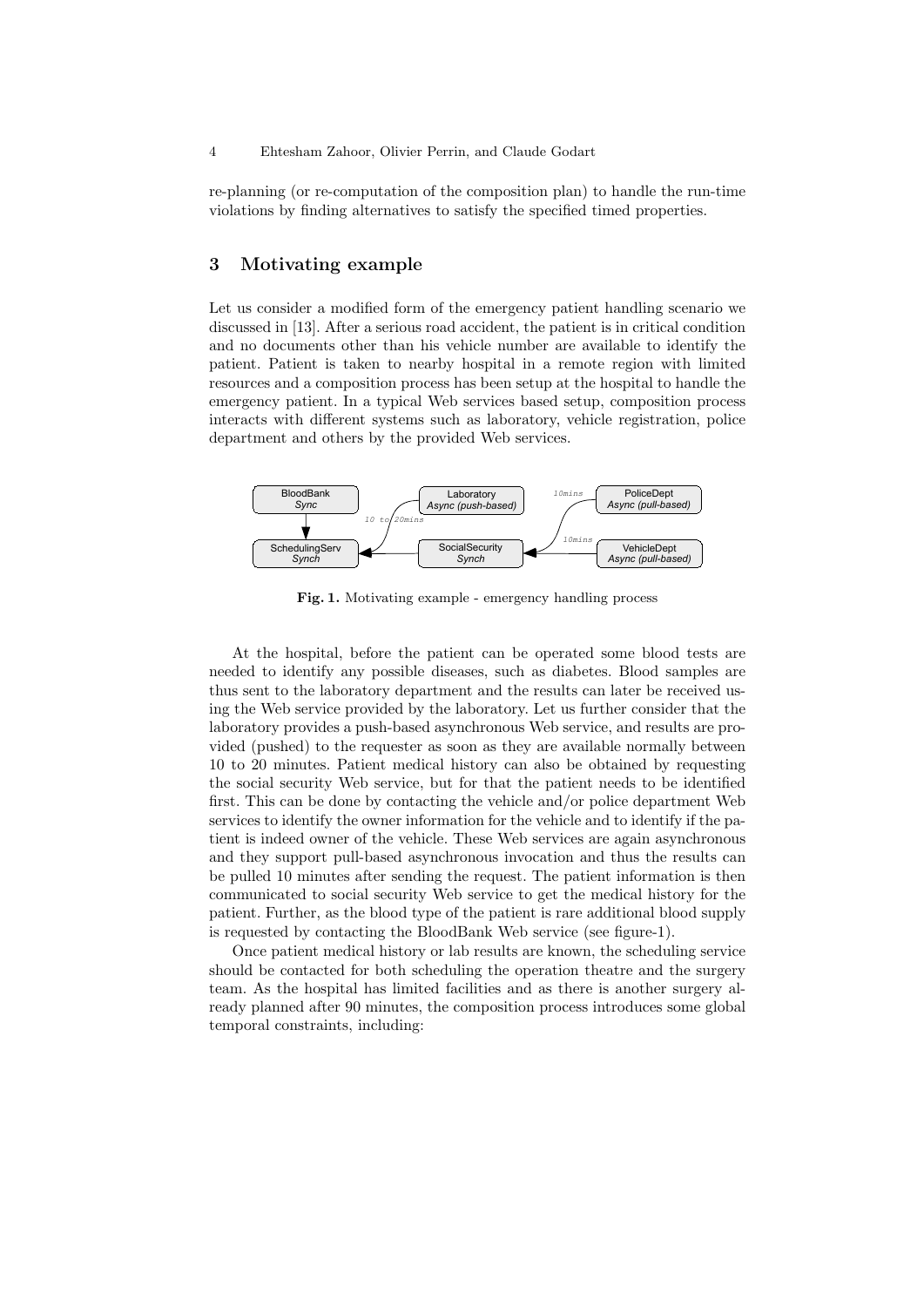- The surgery should start within next 25 minutes and it is suggested based on the nature of injuries to the patient that the surgery process should not last more than an hour.
- Once the surgery has been scheduled, it needs to be confirmed 5 minutes before the surgery begins.
- The schedule request can only be made if patient history/ lab results and additional blood supply information is available
- However, if there is some delay in obtaining the patient history/lab results, the delay can be notified to the scheduling service and the next surgery can either be rescheduled or transfered to some other surgery facility.

The emergency handling scenario presented above poses many challenges. First, specifying the exact sequence of activities to be followed as required by traditional procedural approaches, seems difficult as the solution depends on the specified constraints that are difficult to solve manually. For the declarative approach, these constraints mark the boundary of any acceptable solution and the reasoner can be used to provide a set of solutions satisfying associated constraints. Further, If there is no solution then either the constraints are too strict or there is some conflict in the specified model that needs to be identified. Then, any acceptable solution provided by the reasoner would be based on the design level service contracts and the actual service invocations can be different. Thus the process needs to be monitored to see if everything is working according to the plan and in case of any violations some recovery actions should be taken to cater for these violations.

# 4 DISC - Declarative Integrated Self-healing Composition

In this section, we will briefly discuss the DISC framework on which we will base our approach. The DISC framework, based on [14], is an event-oriented framework that aims to bridge the gap between the Web services composition and monitoring dimensions paving way for self-healing Web services composition. Proposed framework has three main stages, Composition design, Instantiation and execution and the Composition monitoring.

The composition process starts when the user provides the composition design backed up by an event calculus model, by specifying the basic entities (concrete Web service instances or abstract Web service types, called nodes) and associated constraints. These include the constraints to handle process choreography, for specifying non-functional properties, and the recovery constraints that specify the actions to be taken in case of monitoring violations.

The event calculus model for the composition design specified by the user can then be used to instantiate and execute the composition process. The instantiation phase involves both binding the nodes to the concrete Web service instances and for finding a solution to the composition process using the event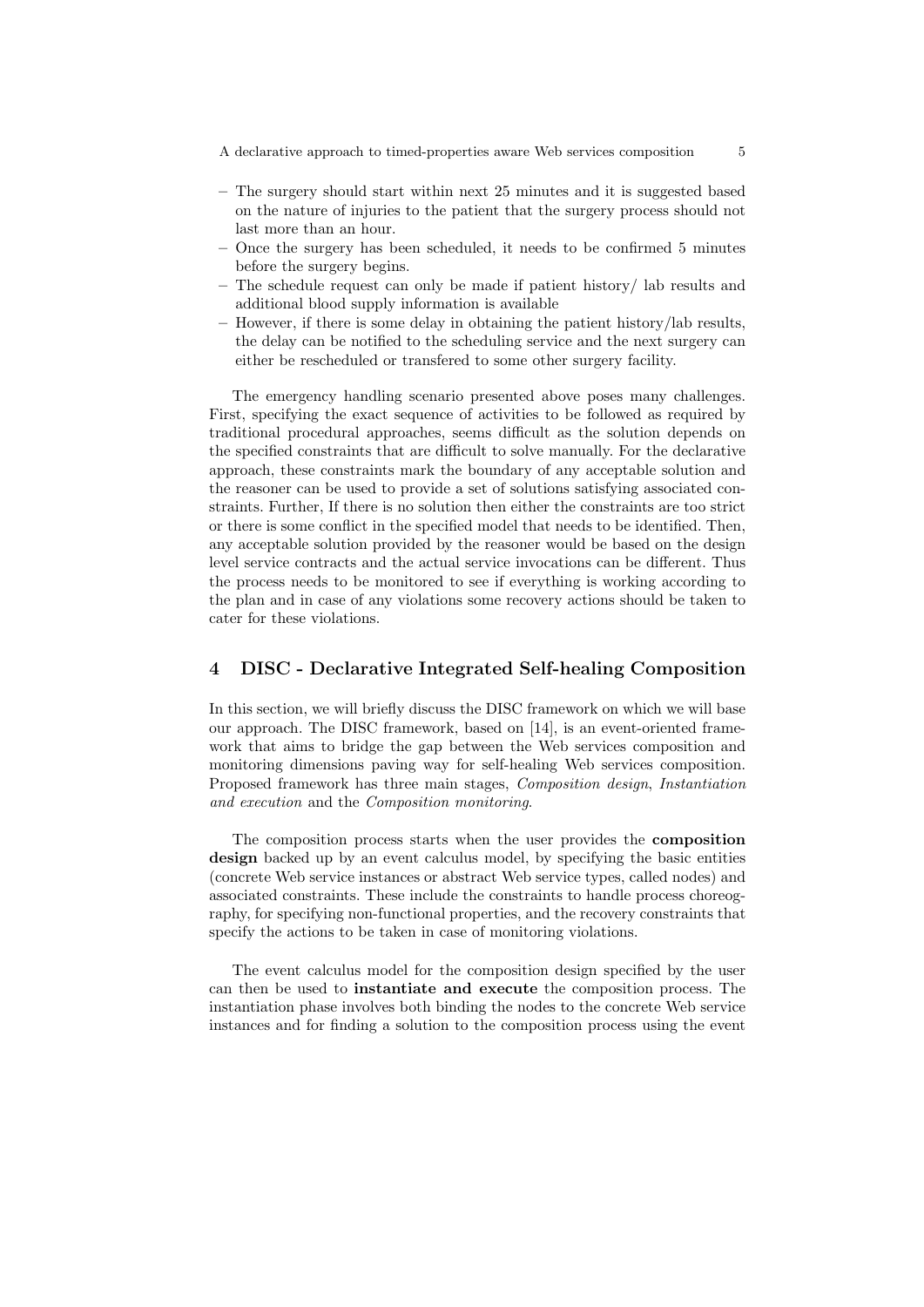calculus reasoner. The Web services composition monitoring process phase monitors specified conditions and takes corresponding actions using the user preferences specified as recovery constraints.

#### 5 Timed properties in the services composition

In this section we will extend the DISC framework to add the timed properties representation, computation, verification, and re-computation (as a form of recovery action). In reference to DISC framework different aspects of timedproperties are handled at different stages, for the representation of timed properties we will extend the composition design phase to add the event calculus models for handling timed properties. Then, the computation and verification of timed properties can be handled in the instantiation and execution phase and finally the re-computation can be added as a recovery action in case of run-time violations captured in the monitoring phase of the DISC framework, figure-2 details the proposed extensions to the DISC framework.



Fig. 2. Proposed framework stages

In order to detail our approach for the timed-properties aware composition, we will first discuss the composition design with focus on representing the timedproperties for various synchronization modes, such as push-based asynchronous services. The section-6 thus introduces the reader to the basic service composition model using event calculus and then extends it to include other aspects. We further introduce the concepts of implicit and explicit invariants to be used for verification. Once we have a timed properties representation using event calculus, the reasoner can be invoked to find a set of solutions and we discuss the computation and verification process in section section-7. Finally, in section-8 we discuss the re-computation of timed properties as a recovery action.

# 6 Event calculus based representation of timed-properties

In order to represent the timed properties of the Web services, we enrich the composition design in the DISC framework to add the temporal constraints and modeling various aspects such as asynchronous invocation of services.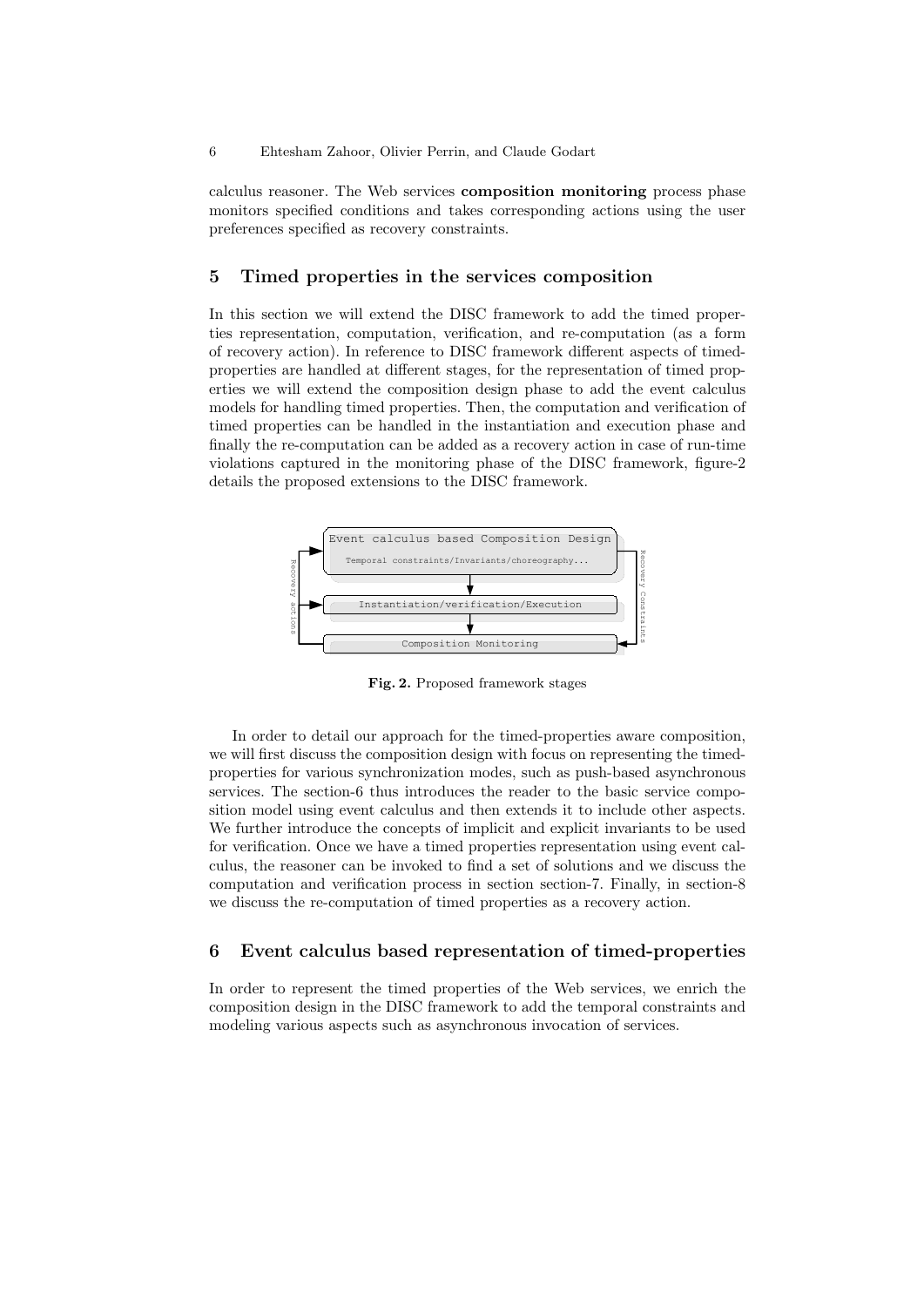#### 6.1 Background and motivation

The proposed approach for the representation of timed-properties relies on the Event Calculus (EC) [7]. Event Calculus is a logic programming formalism for representing events and their side-effects and can infer "what is true when" given "what happens when" and "what actions do" (see figure 3). The "what is true when" part both represents the state of the world, called initial situation and the composition goal. The "what actions do" part states the effects of the actions. The "what happens when" part is a narrative of events.



Fig. 3. Event calculus components

The EC is a first-order logic that comprises the following elements:  $A$  is the set of events (or actions),  $\mathcal F$  is the set of fluents (fluents are reified),  $\mathcal T$  is the set of time points, and  $X$  is a set of objects related to the particular context. In EC, events are the core concept that triggers changes to the world. A fluent is anything whose value is subject to change over time. EC uses predicates to specify actions and their effects. Basic event calculus predicates used for modeling the proposed framework are:

- Initiates(e, f, t) fluent f holds after time point t if event e happens at t.
- $Terminates(e, f, t)$  fluent f does not hold after timepoint t if event e happens at t.
- $Happens(e, t)$  is true iff event e happens at timepoint t.
- $HoldsAt(f, t)$  is true iff fluent f holds at timepoint t.

Further, some event calculus axioms are available that relate the various predicates together. In reference to our proposal, the composition design serves as the initial knowledge ("what is true when" part) specifying the Web services being used in the composition process and dependencies that exist between them. The "what actions do" part specifies a set of actions (axioms) for handling the Web services invocation. Finally, the temporal ordering of the Web service invocations serve as the "*what happens when*" part.

The choice of EC is motivated by several reasons. First, EC integrates an explicit time structure (this is not the case in the situation calculus) independent of any sequence of events (possibly concurrent). Then, given the composition design (including timed-properties representation) specified in the EC, an event calculus reasoner can be used to instantiate the concrete composition. Further, EC is very interesting as the same logical representation can be used for verification at both design time (static analysis) and runtime (dynamic analysis and monitoring). Further, it allows for a number of reasoning tasks that can be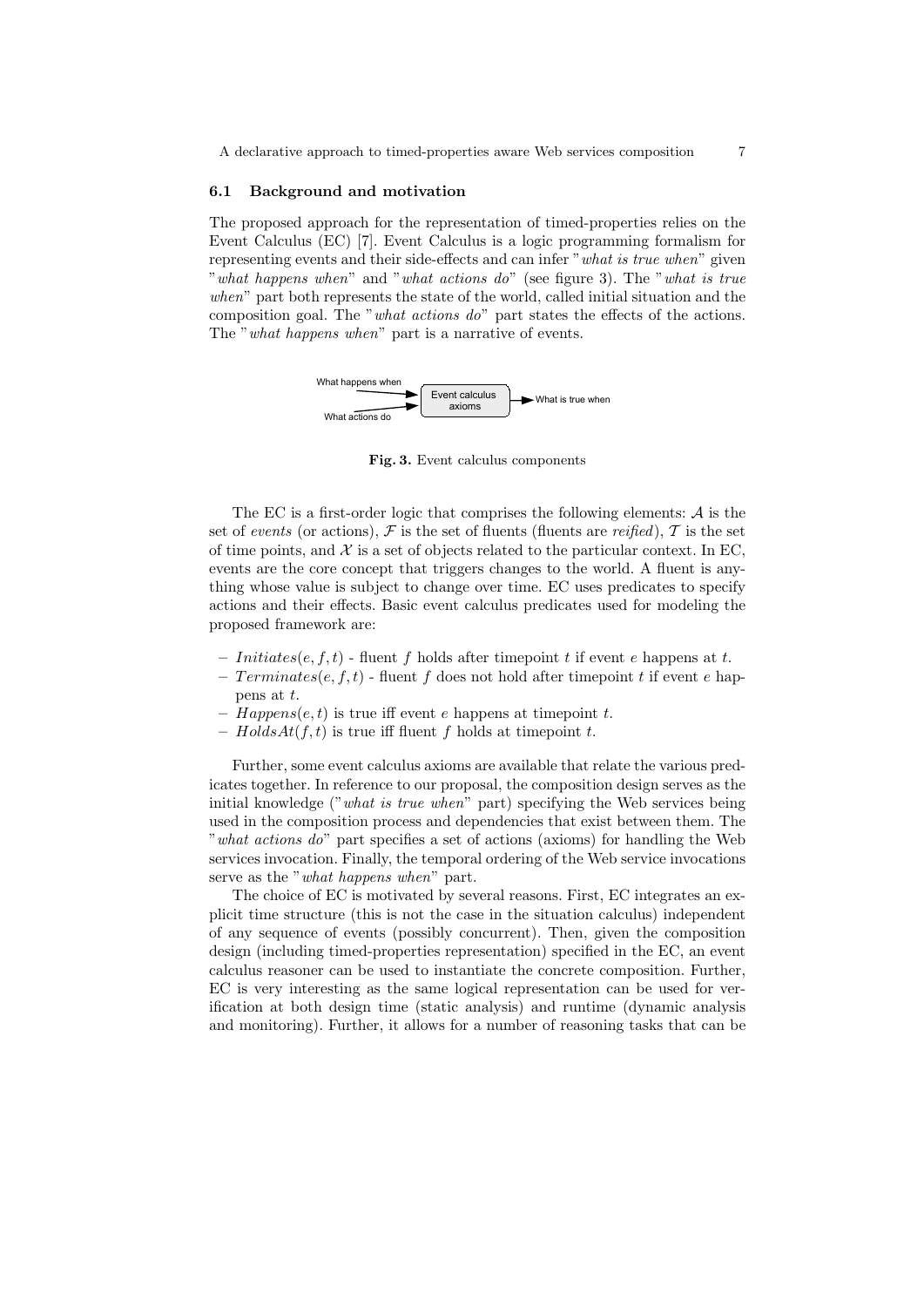broadly categorized into deductive, abductive and indictive tasks. In the abductive reasoning, the "what is true when" and "what actions do" parts are provided and the event calculus reasoner can infer the narrative of events, i.e. "what happens when" which serve as the plan for the reasoning task while in the deductive reasoning task, "what happens when" and "what actions do" parts are provided and the event calculus reasoner can deduce "what is true when" part. In reference to our proposal, at composition design stage "abduction reasoning" can be used to find a set of plans and at the composition monitoring stage "deduction reasoning" can be used to calculate the effect of run-time violations.

## 6.2 Models

The event calculus models discussed in this paper are presented using the discrete event calculus language [9] and the reasoner used for instantiating the models is DECReasoner. In this work, we will only present the simplified models that represent the core aspects. We will intentionally leave out the event calculus supporting axioms, such as axiom to handle the case that once an action (such as service invocation) has been performed, it should not be performed again, if not explicitly specified. In the models, all the variables (such as service, time) are universally quantified and in case of existential quantification, it is represented with variable name within curly brackets, {variablename}. Further, for spacing issues we will abbreviate *Response* to *Resp*, and *Service* to *Serv* in some models.

Ground model: At a basic level, the composition process can be regarded as the invocation/reception of response from the participating Web services (for services with request-response invocation mode) and/or to invoke the services (with one-way invocation mode). For sake of simplicity, we will only consider in this paper the request-response invocation of Web services. The basic event calculus model to handle services invocation is as below:

#### Ground model - CM-1.0

*sort service fluent ResponseReceived(service) event InvokeService(service) Initiates(InvokeService(service),ResponseReceived(service),time).*

The basic entities in the model are Web services, they can be regarded as a sort in the discrete event calculus language terminology. Then we define an event to specify the service invocation *InvokeService*(service), a fluent ResponseReceived(service), which specifies if we have received the response message from the Web service and an axiom which states that if the action InvokeService(service), happens at some time then the fluent ResponseReceived(service) continues to hold after that time. Before going further, let us discuss how this basic model can be used for reasoning purposes by using the model below:

*sort service service Service1, Service2 event InvokeService(service) Initiates(InvokeService(service),ResponseReceived(service),time).*

*!HoldsAt(RespReceived(Service1), 0) !HoldsAt(RespReceived(Service2), 0) ;initial condition !HoldsAt(ResponseReceived(Service1), 1) ;composition goal*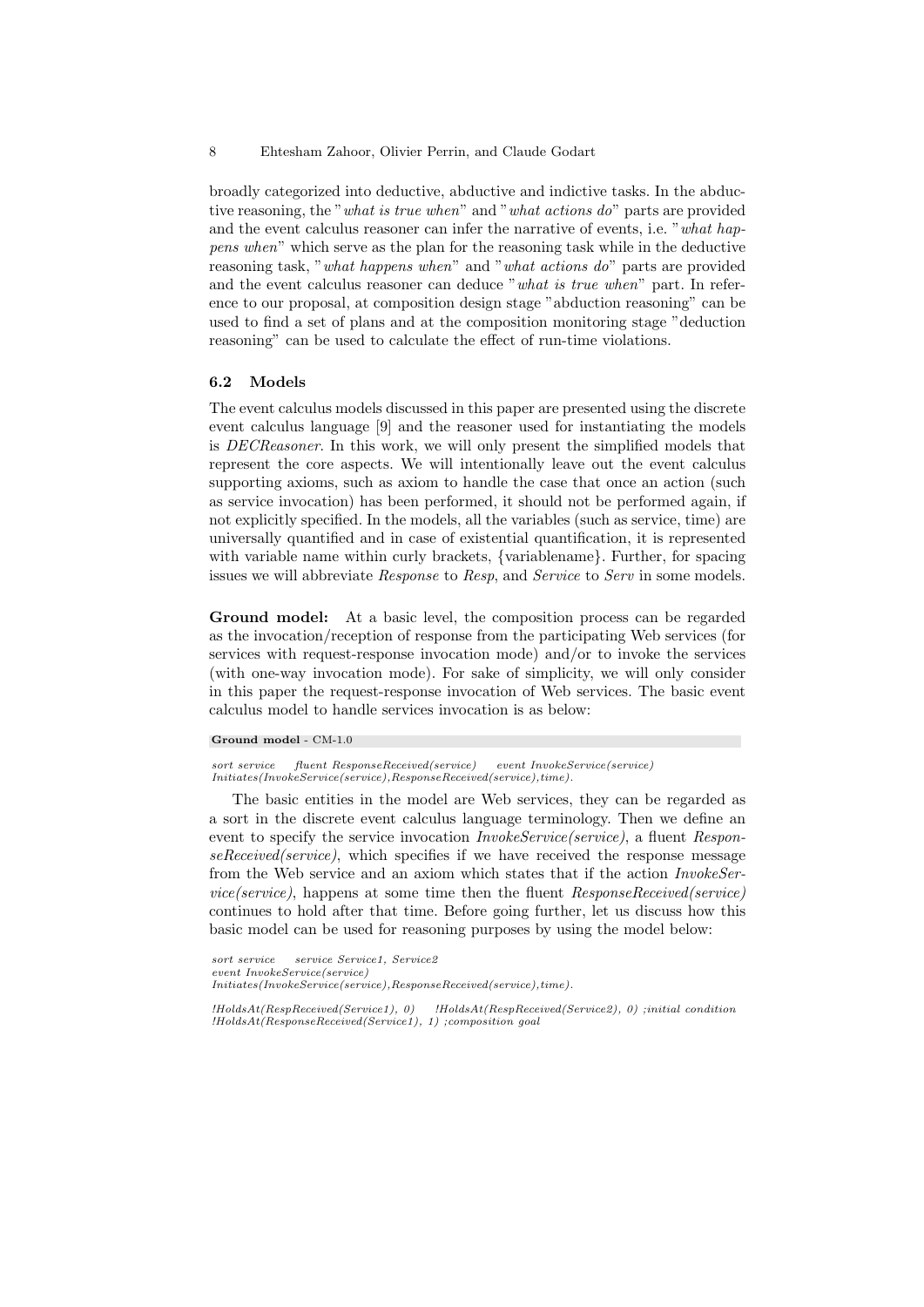In the model above, we add two instances of type service, called Service1 and Service2, add initial condition that the fluent ResponseReceived(service) does not hold at time-point 0, a goal to the ground model above that the fluent must hold at time point 1 for services, and then invoke the reasoner. It gives us a plan, i.e. a temporal ordering, which shows that invoking the services concurrently at time-point 0, will result in receiving the response at time-point 1.

*0 Happens(InvokeService(Service1), 0). Happens(InvokeService(Service2), 0). 1 +ResponseReceived(Service1). +ResponseReceived(Service2).*

The models presented above are synchronous; however in general the service invocation can be asynchronous and the composition process can request and later "pull" the data from provider or alternatively data is "pushed" to the process by service providers, when it is ready.

pull-based Asynchronous invocation: In order to model the pull-based asynchronous invocation, we update the model  $CM-1.0$ , and break down the invocation process by adding events and fluents for the sending request and then pulling the response. In the model below, we thus first introduce predicates that specify the synchronization mode for the Web service. Then we add another event to invoke asynchronous services and a new set of axioms to handle service invocation and then pulling for the response.

```
Asynchronous invocation (pull-based) - extends CM-1.0
fluent ResponseRequested(service)
event ReceiveResponsePull(service), InvokeAsynchService(service)
predicate IsSynchronous(service), IsASynchronousPull(service)
Initiates(InvokeAsynchService(service),ResponseRequested(service),time).
Initiates(ReceiveResponsePull(service),ResponseReceived(service),time)<br>Happens (ReceiveResponsePull(service), time1) → {time2}
Happens (ReceiveResponsePull(service), time1) → {time2} HoldsAt (Respon-
seRequested(service), time2) & time1 > time2.
```
*Happens(InvokeService(service), time1) & Happens(ReceiveResponse(service), time2)*→ *time2 - time1* >= *20.*

The second last axiom specified in the above model specifies that the event ReceiveResponsePull(service) can only happen if we have already requested for the response. Other axioms specify the response request and the eventual "pull" for the response message. The last axiom models the minimum time after which the response data is available to be pulled.

push-based Asynchronous invocation: In order to model the push-based asynchronous invocation, we introduce the concepts of (bounded) queues that can be used to store the pushed data from the service providers and composition process can then use the data from the queues. We use the pull-based asynchronous model and add the fluent and corresponding event to model the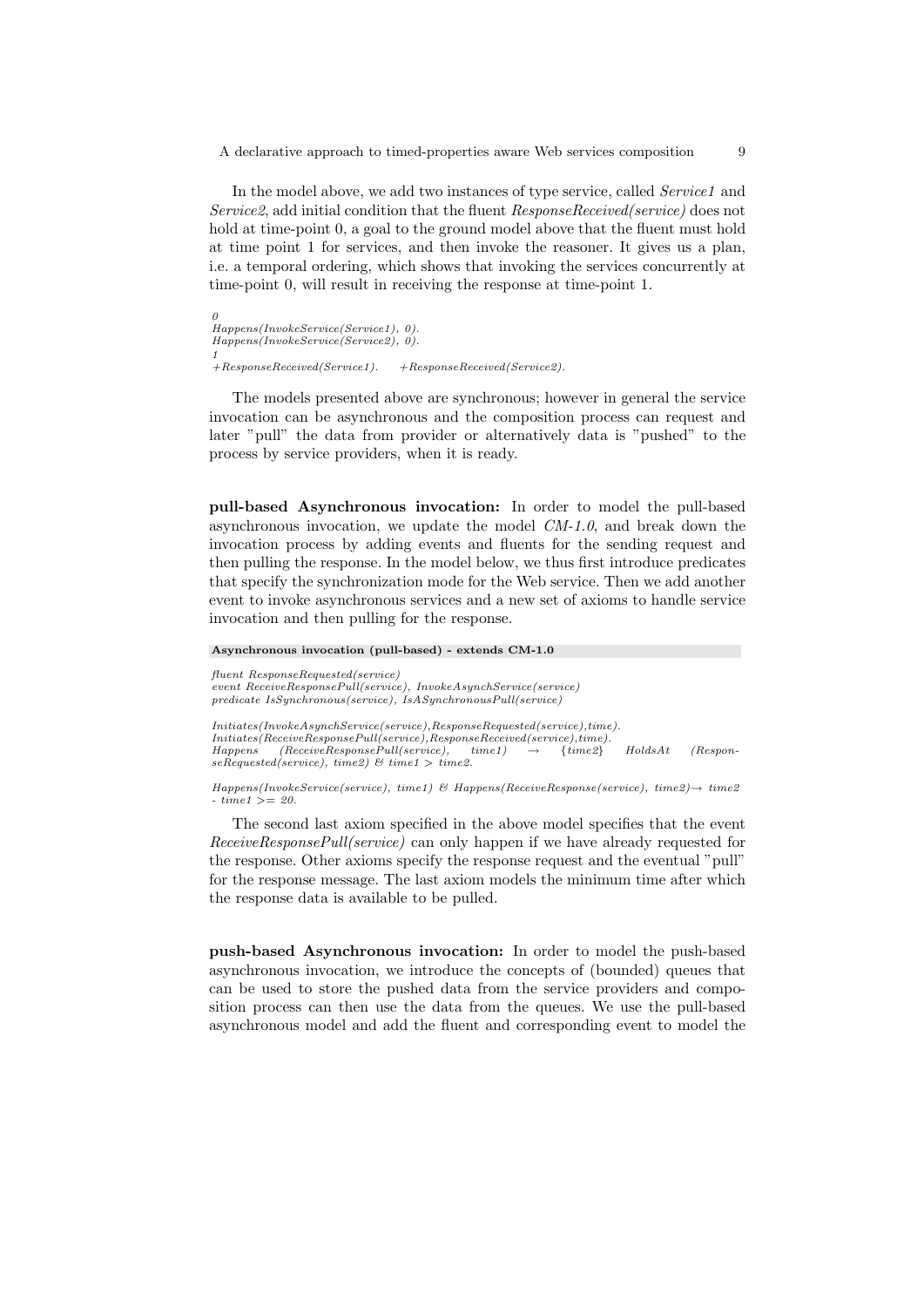queues and data being pushed to queues by the service providers. In the updated model, the process first sends the request, InvokeAsynchService(service), and then the response is pushed to the process queue,  $PushResponse(serve)$ , between the specified time intervals. Once the data is available in the queues,  $HoldsAt(ResponsePushed(serve).$  time2), the response can then be retrieved from the process queue,  $ReceiveResponsePush(s)$ .

Asynchronous invocation (push-based) - extends CM-1.0

*fluent ResponsePushed(service) event PushResponse(service), ReceiveResponsePush(service) Initiates(PushResponse(service), ResponsePushed(service),time). Initiates(ReceiveResponsePush(service),RespReceived(service),time).*

*Happens(ReceiveResponsePush(service), time1)* → {*time2*} *HoldsAt(ResponsePushed(service),*  $time2)$  &  $time1 > time2$ .

Modeling other aspects: Using event calculus also allows for various related aspects, below we will briefly discuss the modeling for only some core aspects due to space limitations. For data modeling, event calculus can be used to represent the data based dependencies, data expiry, data values and others. In order to model data values, we can define two new sorts, request and response, change the service invocation axioms to cater for them and introduce new instances of these sorts that specify the request and response data values. In order to model the data expiry, we can introduce the *fluent ResponseValid(service)*, and add an event that invalidates the data after a certain time. Further, in order to model the streaming services, we can add the data validity axioms to asynchronous Web services modeling and add an axiom to re-invoke the service once the data expires. For a detailed discussion about how different control sequences such as loops and others can be modeled using event calculus, see [4].

Then, we can also add **invariants** to the composition model that specify the conditions that should be respected at a particular time-point or for the complete process. Invariants can be explicitly added or they can be implicitly inferred by the reasoner and the invariants are respected while the reasoner attempts to find a solution. The first axiom below serves as an invariant and specifies that the service S1 has dependency on service S2.

Invariants/recovery constraints specification

The second axiom in the above model is a recovery constraint that specifies the condition to monitor and the corresponding recovery action to be taken during composition monitoring phase. Recovery constraints take the form of axioms with an *activation condition* part and an *action* part. As an example, the second axiom above is a recovery constraint that specifies to *terminate* the execution in the case of response time delay for service S1. The axiom comprises an

*Happens(InvokeSynchService (S1), time1)* → {*time2*} *HoldsAt(ResponseReceived (S2), time2)*  $\&$  time1 >= time2. *Happens(StartInvocation(S1), time1) & !HoldsAt(ResponseReceived(S1), time2) & time2 -time1*

 $= 10 \rightarrow Happens(Terminate(), time2).$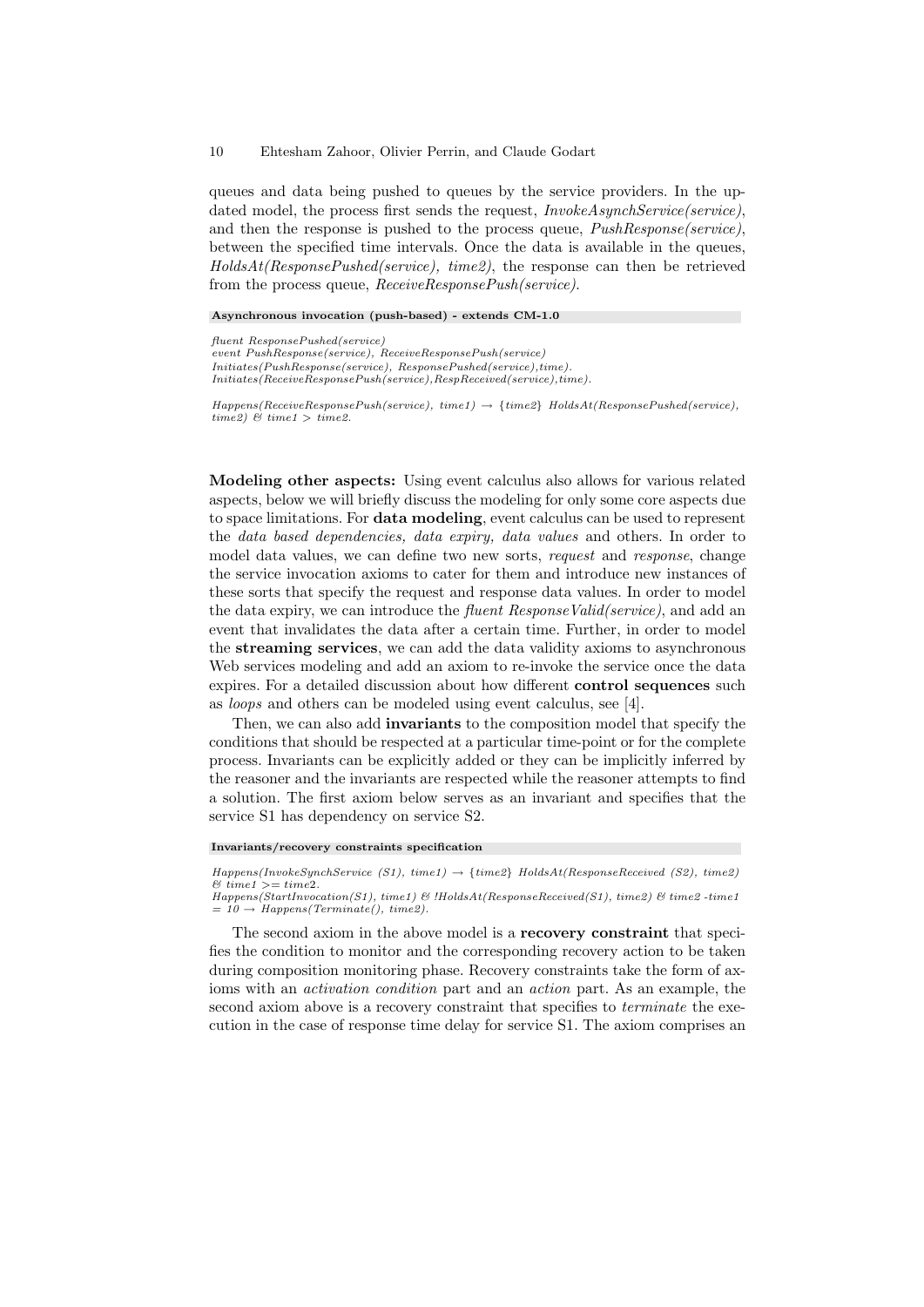activation condition and the corresponding action and can be regarded as activation condition  $\rightarrow$  action. The action in above axiom, Happens (Terminate), time2), specifies to terminate the execution if there is delay in expiry time. There are other actions possible, such as ignore, retry and others. In this paper, we will only consider the *recompute (replan)* action.

# 6.3 Example

Let us now review the motivating example and discuss the event calculus model with timed-properties representation. In order to keep the model short and simple we won't introduce the modeling of response data and consider the multiple invocations of SchedulingService with different parameters, as multiple service invocations. In the model below we first define the instances of the sort service that specify the Web service instances, synchronization modes and the local temporal constraints associated with each service:

#### Motivating example - participating entities

*service SocialSecurity, VehicleDept, ReSchedulingServ ... IsSynchronous(SocialSecurity), IsPullBasedASynchronous(VehicleDept), ... Happens(InvokeAsynchService(VehicleDept), time1) & Happens (ReceiveRespon* $sePull(VehicleDet)$ ,  $time2$ ) $\rightarrow time2$  -  $time1 = 10...$ 

Next, we introduce the dependencies between different services (considered as Invariants), SocialSecurity service has dependency on either Police or VehicleDept service, while the *SchedulingService* has dependency on either SocialSecurity or Laboratory services. We can model the dependencies between SchedulingService and scheduling confirmation service in a similar fashion, space limitations restrict us to discuss them further.

#### Motivating example - dependencies/invariants

*Happens(InvokeSynchService (SocialSecurity), time1)* → {*time2*} *(HoldsAt(ResponseReceived (VehicleDept), time2)* | *HoldsAt(ResponseReceived (PoliceDept), time2)) & time1* >= time2*.*

*Happens(InvokeSynchService(SchedulingServ),time1)* → {*time2*} *(HoldsAt(ResponseReceived (SocialSecurity), time2)* | *HoldsAt(ResponseReceived (Laboratory), time2)) & time1* >= *time2. ...*

Then, we add the initial situation for the fluents, that they does not hold at time point 0, and specify that the invocation of bloodbank, laboratory and police/vehicle department starts at time point 0. Further, as the surgery must start in 25 minutes, so we need to either confirm/reschedule other surgery at time-point 20, we thus specify a goal for the composition process that the response from either of these services is available at time-point 20.

Motivating Example - Initial situation and composition goal

*!HoldsAt(ResponseRequested(service),0). !HoldsAt(ResponseReceived(service),0)... Happens(InvokeAsynchService(PoliceDept), 0), Happens(InvokeAsynchServ(Laboratory), 0)... HoldsAt(RespReceived(SchedulingConServ),20)* | *HoldsAt(RespReceived(ReSchedulingServ),20).*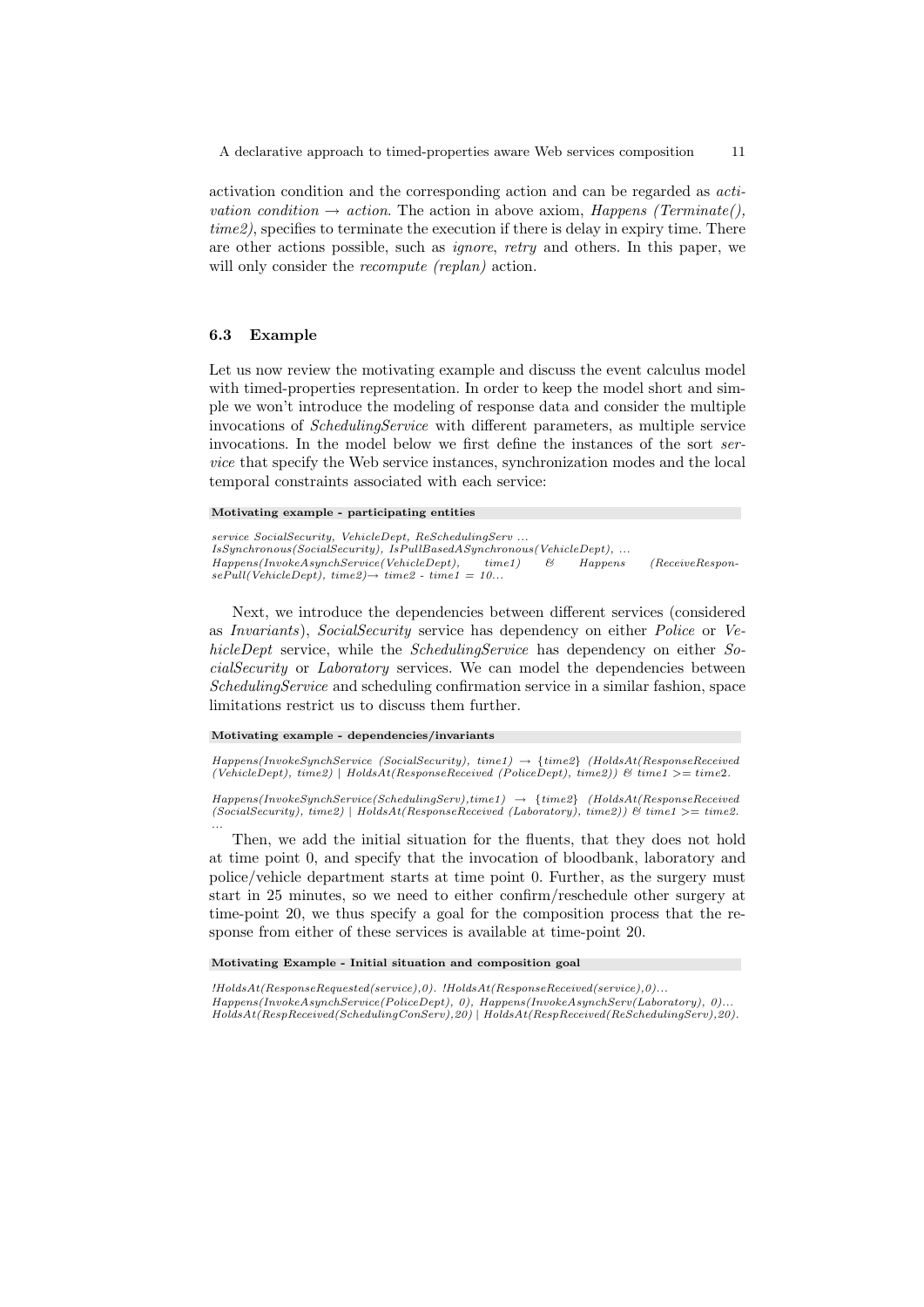We can further add a recovery constraint to recompute the solution if the response from both police and vehicle department services is not available at time point 11. This constraint will be used during the Web services composition monitoring phase.

# 7 Computation and Verification

The event calculus model used for the timed properties representation can then be used for the computation and verification of timed-properties aware services composition. The computation phase is similar to the instantiation phase for the DISC framework; the event calculus reasoner is used to find a set of acceptable solutions to the composition process and a particular solution is chosen for execution. However, if there are some conflicts in the representation and/or the specified constraints are too strict, this leads to empty solution set and requires the verification of the composition representation to identify any conflicts or hard constraints.

Our approach to verification relies on the SAT solvers to provide a set of near-miss models and/or unsatisfied clauses. We introduced the concept of Invariants that are axioms that should be respected at a particular time-point or for the complete process. Invariants are respected by the reasoner for providing a solution, however if no solution is found and/or if the partial process plan is already specified, the reasoner can generate near-miss models highlighting the constraint not being satisfied. As an example consider the temporal constraint added to the composition process that the services, S1 and S2 should not execute concurrently. In case of planning, the reasoner will only generate the solutions that will respect this constraint however, if no such solution exists and the only solution is to execute them concurrently to achieve the specified goal, the planner can return a near-miss model highlighting the strict constraint.

Delegation of verification task to the SAT solver has many benefits. First, in relation to the proposed implementation framework, the DECReasoner attempts to find a solution by transforming the problem into a SAT problem and invoking SAT solver for the solution, thus the same SAT encoding can be used for verification purposes. Then, it provides an highly extensible approach, same SAT encoding can be either analyzed by multiple solvers. Further, it allows not only for the conflicts (such as deadlocks) detection, but allows for identifying the hard constraints that should be relaxed to find a solution and for identifying other side-effects such as the data expiry and others.

## 7.1 Example

Invoking the reasoner for the event calculus model for the motivating example gives us a set of models including the following: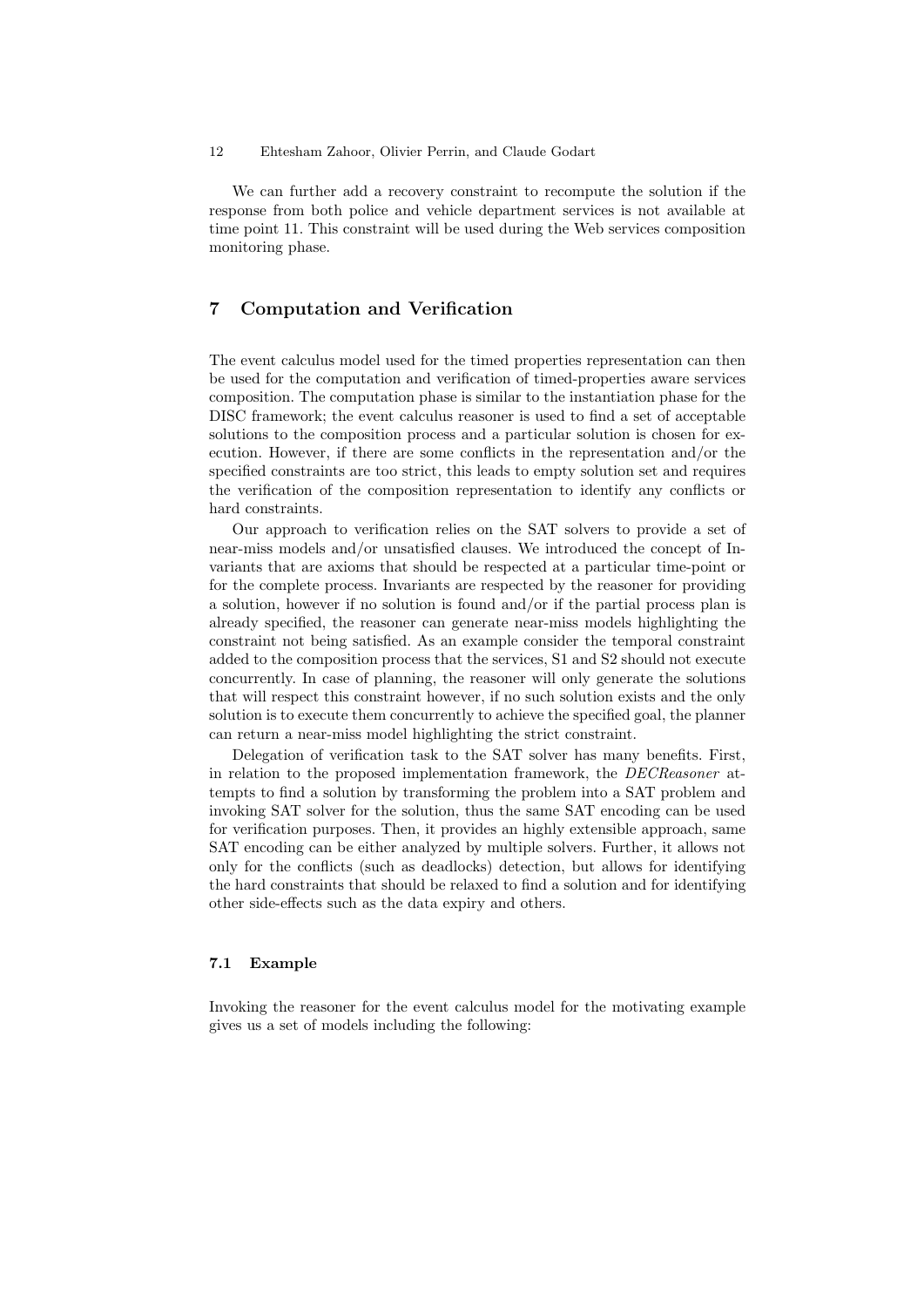*0 Happens(InvokeAsynchService(Laboratory), 0). Happens(InvokeAsynchService(PoliceDept), 0). Happens(InvokeAsynchService(VehicleDept), 0). Happens(InvokeSynchService(BloodBank), 0). 1 +ResponseReceived(BloodBank). +ResponseRequested(Laboratory). ... 2 3... 10 Happens(ReceiveResponsePull(PoliceDept), 10). Happens(ReceiveResponsePull(VehicleDept), 10). 11 +ResponseReceived(PoliceDept). +ResponseReceived(VehicleDept). 12 Happens(InvokeSynchService(SocialSecurity), 12). 13 +ResponseReceived(SocialSecurity). Happens(InvokeSynchService(SchedulingServ), 13). 14 +ResponseReceived(SchedulingServ). 15 16 17 Happens(InvokeSynchService(SchedulingConServ), 17). 18 +ResponseReceived(SchedulingConServ). 19 20 +ResponseReceived(Laboratory).*

#### *3 predicates, 0 functions, 3 fluents, 5 events, 46 axioms encoding 2.9s solution 0.8s total 5.7s*

The model above shows that there exists a solution in which the response can be received from Police/Vehicle department Web service for identifying the patient and thus retrieving the patient history from social security Web service and in turn scheduling the patient. The Laboratory Web service can take 10-20 minutes and in the worst case scenario the results are obtained after 20 minutes, so it is not chosen as a possible solution.

Before going further, let us also discuss how the verification of event calculus model can be done using the reasoner for finding the near-miss models. We introduce a cyclic dependency leading to deadlock in the event calculus model for the motivating example by specifying that the BloodBank service has dependency on Scheduling service and vice-versa. Then event calculus reasoner returns the a near miss model (using the Walksat solver) with following information:

The information returned by the reasoner along with near-miss model shows that there are two clauses that are causing the reasoner to fail. In the discrete event calculus terminology, all the fluents are, by default, subject to commonsense law of inertia and the release from the law should be explicit. Once released, the fluent can have either truth or false value. So the first clause specifies that if the fluent,  $ResponsePushed(Laboratory), 0$ , can be released at time-point 0 (and thus can hold at time-point 0) it would allow us to receive response and thus invoke the bloodbank service. The second related clause, specifies that either

*<sup>2</sup> unsatisfied clauses:*

*<sup>-1830 0: (!</sup>ReleasedAt(ResponsePushed(Laboratory), 0)).*

*<sup>1803 -4 0: (</sup>HoldsAt(ResponseReceived(SchedulingServ), 0)* | *!Happens(InvokeSynch ervice(BloodBank), 0)).*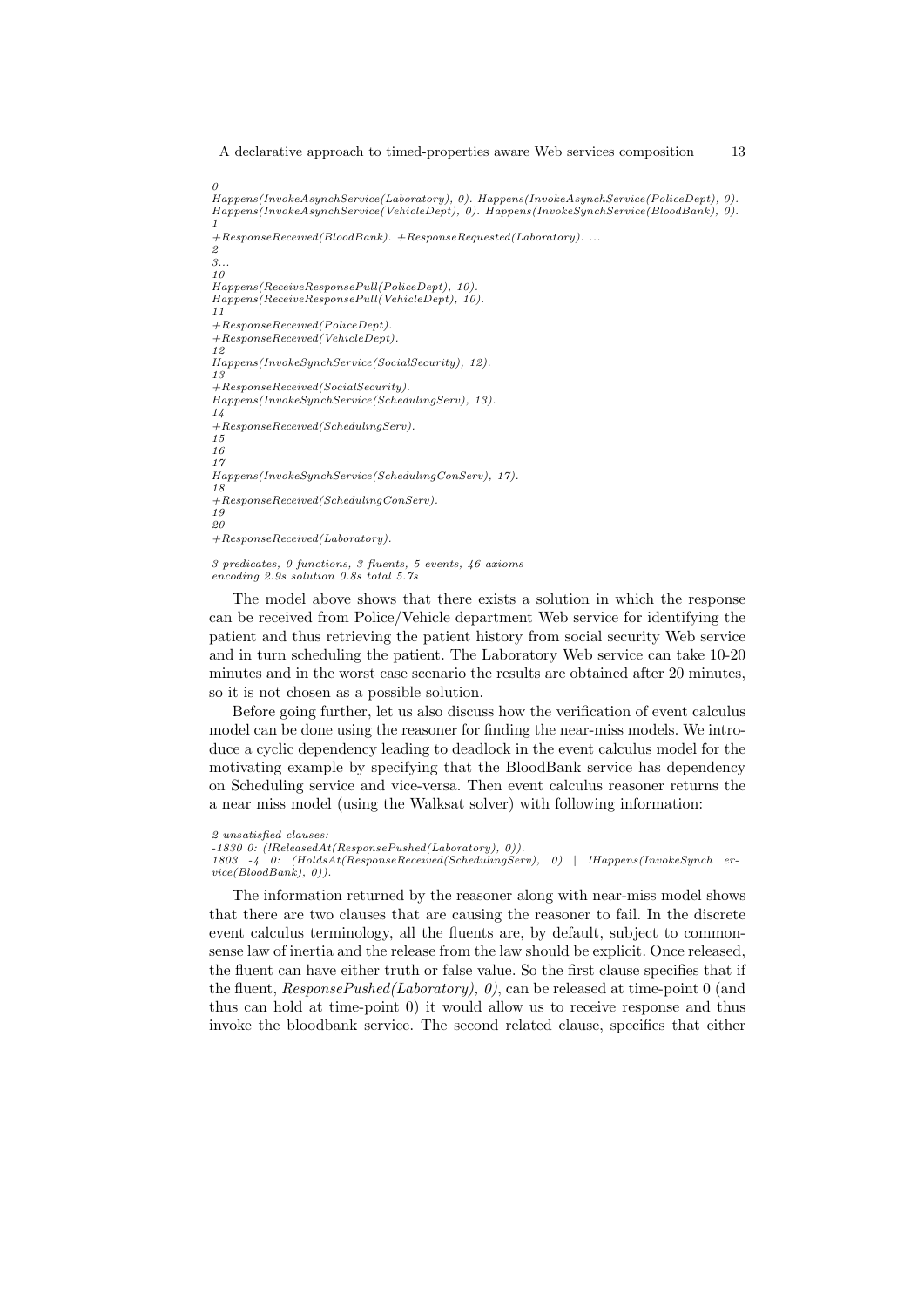ResponseReceived(SchedulingServ) does hold at time-point 0 or the bloodbank service is not invoked at timepoint 0, !Happens(InvokeSynch Service(BloodBank),  $\theta$ ). The reasoner is thus trying to break the deadlock by specifying one of two cyclic dependencies must be removed giving much information for the resolving the conflict. The SAT solver we have used is Walksat and as discussed before some other more efficient solver can also be integrated to give event better verification feedback.

# 8 Re-computation

Timed-properties aware representation, computation and verification that we have discussed so far is based on design level service contracts and they may change at the execution time for the actual service invocations. An important aspect of our approach is to thus handle the run-time monitoring of the composition process and to provide a set of recovery actions to cater for run-time violations. The Web services composition monitoring phase is divided into three phases: *Detection* phase is responsible for detecting the monitoring violation by comparing the event logs with the initially instantiated plan, the Sideeffects calculation phase is responsible to deduce the side-effects of the detected monitoring violation. In reference to our proposal, an important application of side-effects calculation monitoring sub-phase is the model verification due to updated situation. Finally the Recovery stage is responsible for using the user preferences for recovery action, specified as recovery constraints, to cater for and recover from the violation. Space limitations restrict us to detail these phase further and in reference to our proposal, we will only consider the case when the associated recovery action is re-computation.

# 8.1 Example

In reference to the motivating example instantiated plan (see section 7), let us consider that after 10 minutes, the patient history is not available as the services are not respecting design time service agreements and thus at monitoring phase a violation is detected at time-point 11. To handle this violation the action specified by the user is to recompute the plan and reasoner is invoked again after adding the updated information to the plan. There are two cases, as the laboratory service takes 10-20 minutes the result can be obtained after 10 minutes. So if we consider this case the first re-computed plan shows that we can still invoke SchedulingConServ respecting constraints. However if data is not available from the laboratory service as well, the second re-computed plan below shows the invocation of ReSchedulingServ :

*... Happens(PushResponse(Laboratory), 10). +ResponsePushed (Laboratory). ... Happens (InvokeSynchService(SchedulingConServ), 19). +ResponseReceived(SchedulingConServ). ... Happens(InvokeSynchService(ReSchedulingServ), 19). +ResponseReceived(ReSchedulingServ).*